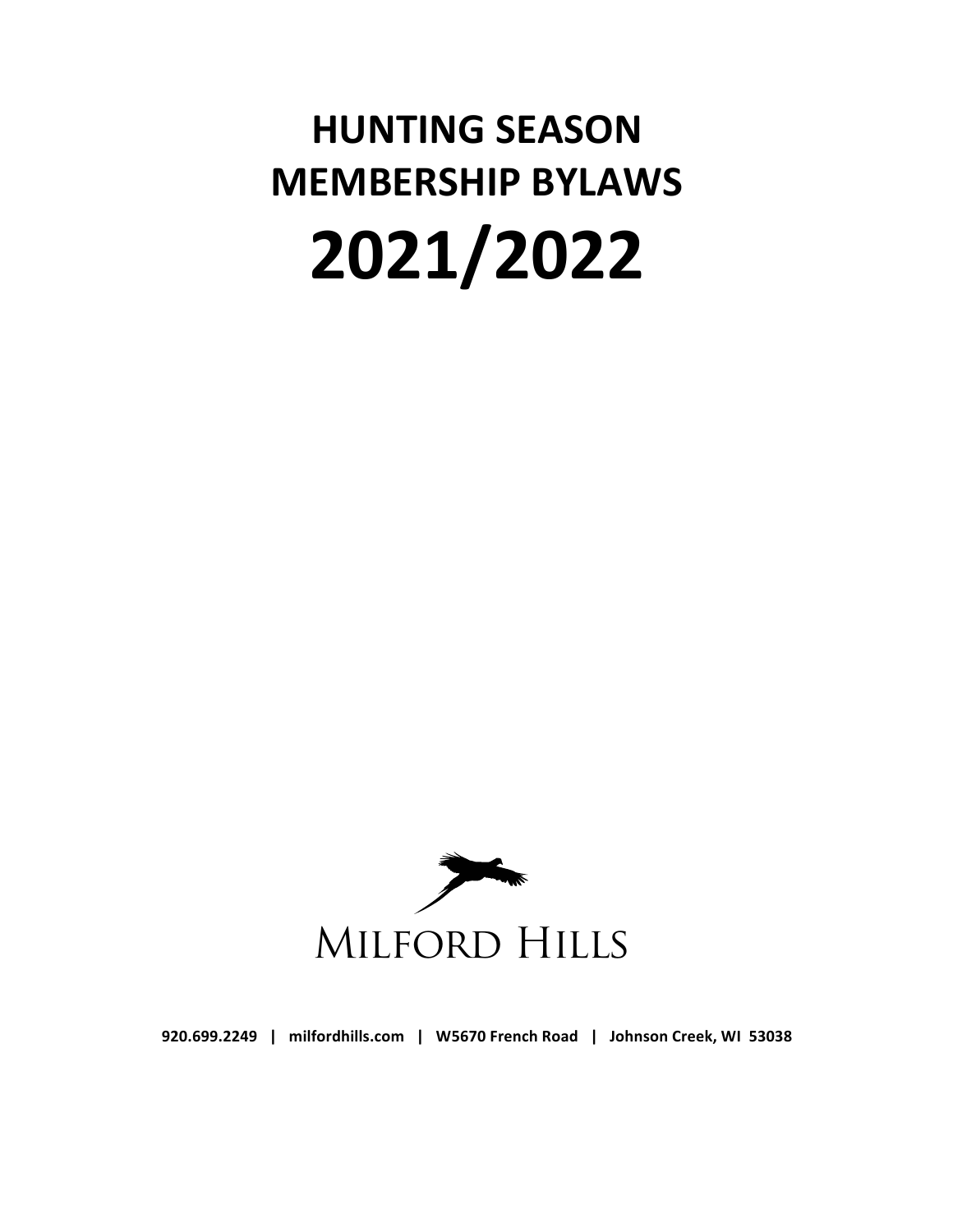# **HUNTING SEASON MEMBERSHIP BYLAWS 2020/2021**

# **TABLE OF CONTENTS**

|                                                           | 1) General Description of Membership |                                                                           |  |  |  |
|-----------------------------------------------------------|--------------------------------------|---------------------------------------------------------------------------|--|--|--|
|                                                           | i)                                   |                                                                           |  |  |  |
|                                                           | ii)                                  |                                                                           |  |  |  |
|                                                           |                                      |                                                                           |  |  |  |
|                                                           |                                      |                                                                           |  |  |  |
|                                                           |                                      |                                                                           |  |  |  |
|                                                           |                                      | vi) Rely Only on Information in this Membership Bylaws Document 3         |  |  |  |
|                                                           |                                      | vii) Memberships at the Club Are Offered Only for Recreational Purposes 3 |  |  |  |
| <b>Hunting &amp; Shooting Rules and Regulations</b><br>2) |                                      |                                                                           |  |  |  |
|                                                           | i)                                   |                                                                           |  |  |  |
| <b>Membership Privileges</b><br>3)                        |                                      |                                                                           |  |  |  |
|                                                           | i)                                   |                                                                           |  |  |  |
|                                                           |                                      | 4) Membership Information                                                 |  |  |  |
|                                                           | i)                                   |                                                                           |  |  |  |
|                                                           | ii)                                  |                                                                           |  |  |  |
|                                                           |                                      |                                                                           |  |  |  |
|                                                           |                                      |                                                                           |  |  |  |
|                                                           |                                      |                                                                           |  |  |  |
|                                                           |                                      |                                                                           |  |  |  |
|                                                           |                                      |                                                                           |  |  |  |
|                                                           |                                      |                                                                           |  |  |  |
|                                                           |                                      |                                                                           |  |  |  |
|                                                           |                                      |                                                                           |  |  |  |
|                                                           |                                      |                                                                           |  |  |  |
|                                                           |                                      |                                                                           |  |  |  |
|                                                           |                                      |                                                                           |  |  |  |
|                                                           |                                      |                                                                           |  |  |  |
|                                                           |                                      |                                                                           |  |  |  |
|                                                           |                                      |                                                                           |  |  |  |
|                                                           |                                      | 5) Application for Membership                                             |  |  |  |
|                                                           | i)                                   |                                                                           |  |  |  |
|                                                           | ii)                                  |                                                                           |  |  |  |
|                                                           |                                      |                                                                           |  |  |  |
|                                                           |                                      |                                                                           |  |  |  |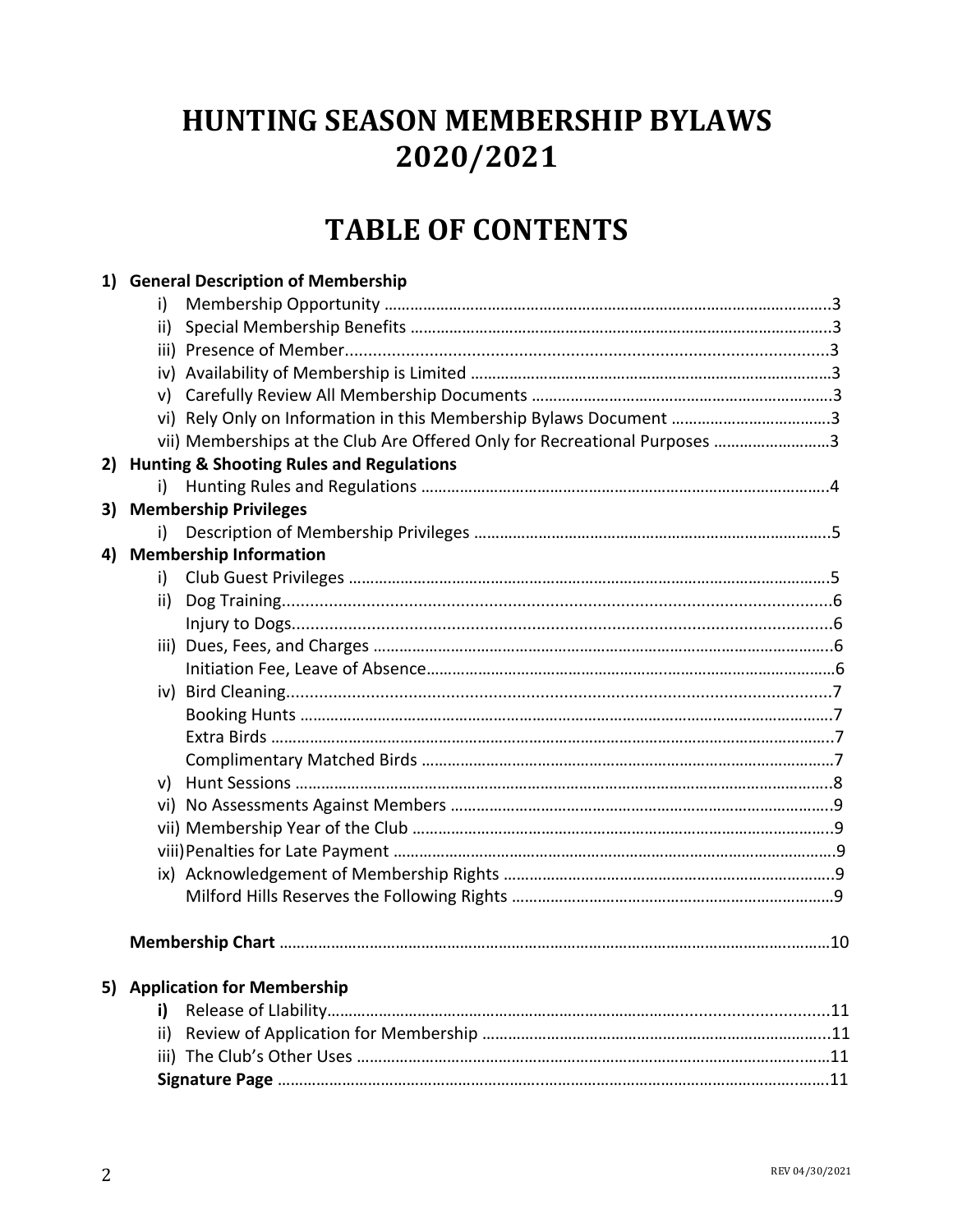# **General Description of Membership**

#### **Section 1.1 MEMBERSHIP OPPORTUNITY:**

The Membership Bylaws offer you an opportunity to become a member of Milford Hills Hunt Club (the "club"). The Club offers use of Five Star upland hunting and access to The North Lodge and Trading Post at Milford Hills.

#### **Section 1.2 SPECIAL MEMBERSHIP BENEFITS:**

In addition to exceptional facilities and extensive hunting and shooting activities for Members, the club offers a number of attractive benefits, including:

- No Assessments in no case are Milford Hills' Members subject to any capital assessments. Milford Hills is a privately owned and operated club and reinvests  $90\%$  of its earnings back in to the facility for club enhancements and expansion.
- Basic bird cleaning no fees.
- Extra birds harvested  $-$  no fees.

#### Section 1.3 PRESENCE OF MEMBER

It is mandatory that the member is present for ALL scheduled hunts. If member is not present, Milford Hills will charge \$100 sponsored guest fee to the members' account.

#### **Section 1.4 AVAILABILITY OF MEMBERSHIP IS LIMITED:**

Memberships are limited in number. This limitation ensures the satisfaction of our Members and provides a positive experience for all.

#### **Section 1.5 CAREFULLY REVIEW ALL MEMBERSHIP DOCUMENTS:**

Anyone desiring to obtain a membership should carefully read these Membership Bylaws and all of the referenced documents.

#### **Section 1.6 RELY ONLY ON INFORMATION IN THIS MEMBERSHIP BYLAWS DOCUMENT:**

No Representative of Milford Hills is authorized to give any information not contained in these Membership Bylaws or the referenced documents. If such information is given, it may not be relied upon as authorized by the Club. In the event of a conflict between the terms of membership contained in the Membership Bylaws, the Rules and Regulations and Applications for Membership with other printed materials, the Membership Bylaws, Rules and Regulations and Applications for membership shall govern.

#### **Section 1.7 MEMBERSHIPS AT THE CLUB ARE OFFERED ONLY FOR RECREATIONAL PURPOSES:**

Memberships at the Club are being offered exclusively for the purpose of permitting Members recreational use of Club Facilities. Memberships should not be viewed as an investment and no Member should expect to derive any economic benefits from membership at the Club. No Federal or State authority has passed upon or endorsed the merits of these Membership Bylaws.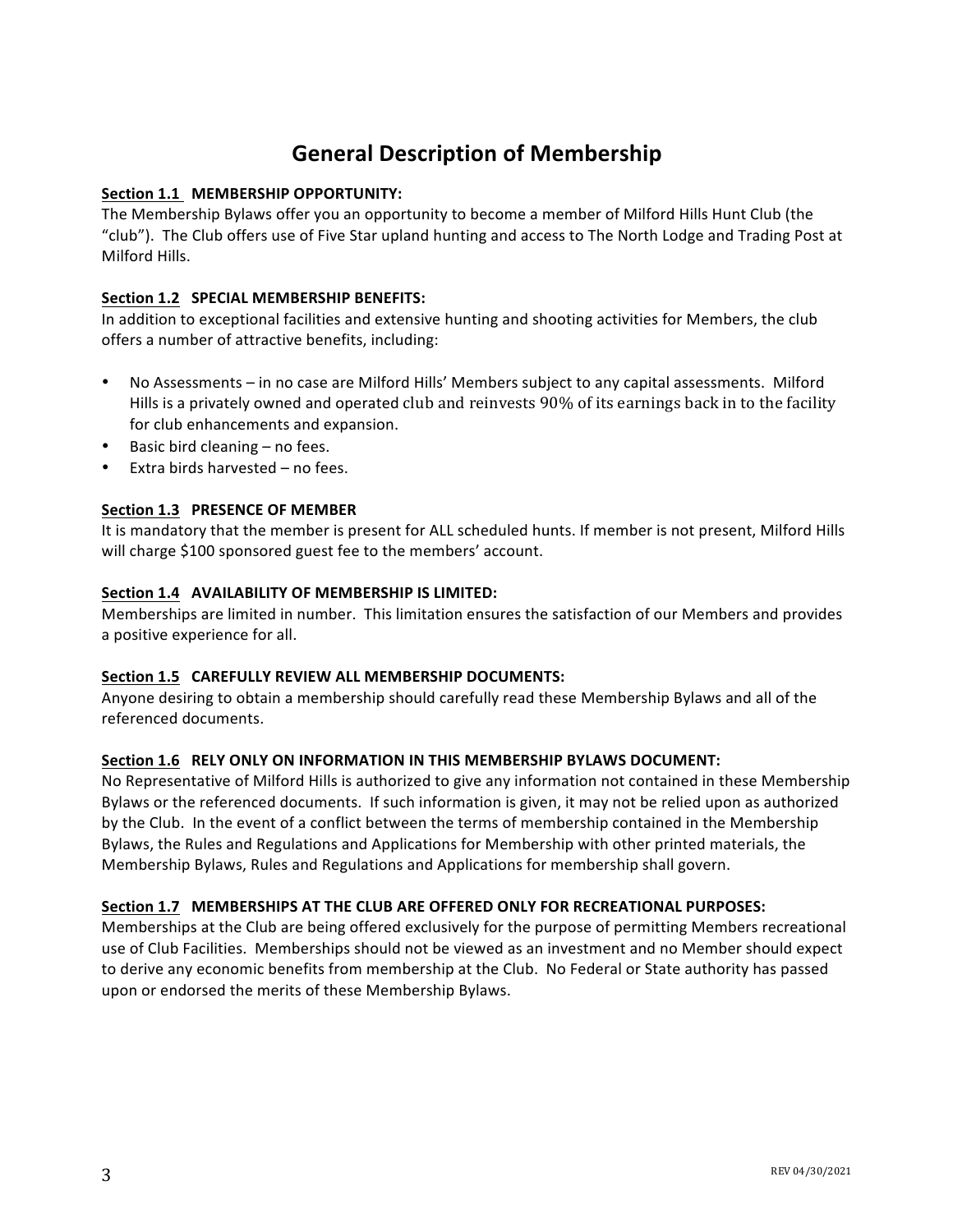# **HUNTING & SHOOTING RULES AND REGULATIONS**

#### **Section 2.1 HUNTING RULES AND REGULATIONS:**

- **I.** Always check in at the Hunt Check-in area of the Clubhouse before and after each hunt.
- **II.** Blaze orange hat required, 50% blaze orange attire strongly recommended.
- **III.** The member shall be present for all scheduled hunts. If not, a \$100 sponsored guest fee will be applied to the members account.
- **IV.** Eye and ear protection required for any person in the field.
- **V.** All hunters are to drive no more than 15MPH on all access roads at Milford Hills
- **VI.** Hunters must always stay within their designated field for that hunt. Field maps are provided, and all hunters agree to an understanding of field boundaries before hunting.
- **VII.** All hunters must adhere to the laws of the State of Wisconsin governing the operation of the game farm.
- **VIII.** Hunting hours are defined by the Club at the time of the hunt.
- **IX.** A Maximum of **four** hunters are allowed per field, per hunt.
- **X.** Payment for birds is on a 'Bird Released' basis. All hunters agree to pay for the number of birds released into the field.
- **XI.** Hunters under the age of 16 must have a valid Hunter's Safety Certificate to hunt on Milford Hills property.
- **XII.** Dogs must remain on leash until the hunt has begun. Untrained or wild-running dogs are not permitted. Puppies of training age are permitted for training purposes only.
- **XIII.** No shooting is permitted within 250 feet of any occupied buildings or within 100 feet of any paved roadways.
- **XIV.** Absolutely no consumption of alcohol is permitted before hunting or shooting. Any person that has consumed alcohol will not be allowed to hunt or shoot.
- **XV.** Milford Hills reserves the right to deny hunting or shooting by anyone who displays characteristics of alcohol or other drugs consumption.
- **XVI.** Please pick up all empty shell casings and other litter in your field after your hunt in order to ensure the best experience for all hunters.
- **XVII.** No smoking of any kind in the fields to prevent any loss of Milford Hills field property.
	- **a.** Member responsible for any charges due to loss of cover or grounds due to neglecting rules and regulations
- **XVIII.** No carry-ins of food or beverages are allowed on the premises.
- **XIX.** Member is to be held liable for his or her guests while on the property of Milford Hills.
- **XX.** Birds cannot and will not be carried to future seasons. Please refer to secion 3.1 for details.
- **XXI.** All club rules are subject to change, as conditions require.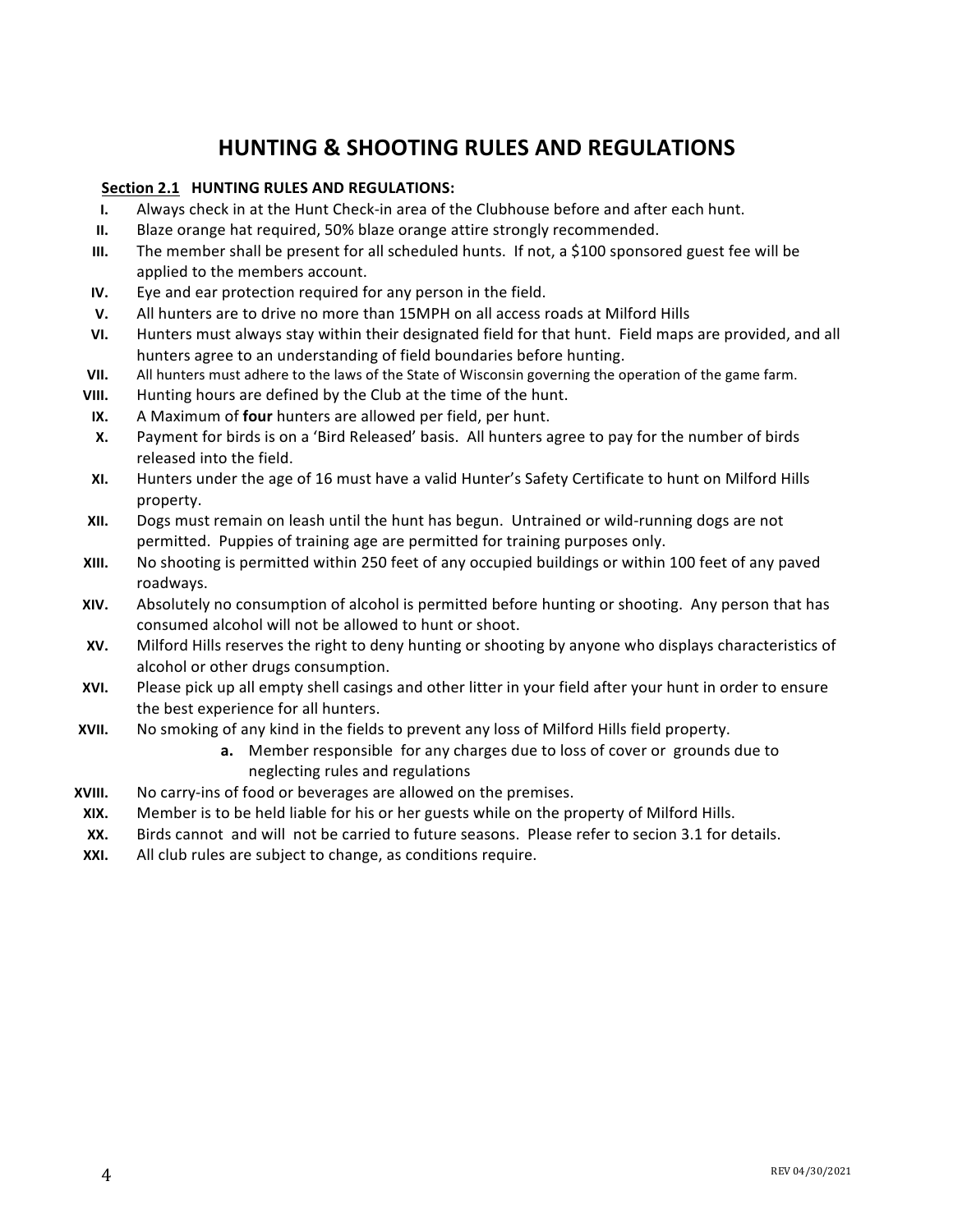## **MEMBERSHIP PRIVILEGES**

#### Section 3.1 DESCRIPTION OF MEMBERSHIP PRIVILEGES:

Each person who acquires a membership will be entitled to use the Club Facilities in accordance with his or her category of membership and the terms and conditions of these Membership Bylaws. **Dog and Handlers:** Pointing and Flushing dogs available - \$110 member price, with additional gratuity allowed. 24-hour notice for all cancellations, otherwise account will be charged the full amount (\$110).

#### **Minimum Pheasant Release:**

- September 12, 2021, through February 28, 2022: 6 pheasants per field Monday Thursday / 10 pheasants per field Friday, Saturday, and Sunday. December 23-31, 2021: 10 pheasant minimum. March 1 through April 10, 2022: 10 pheasant minimum per field.
- Chukar, Quail, or Pigeons do not apply toward minimum bird release.
- Hunt cancellations must be made at least 48 hours in advance. Hunt cancellations within 48 hours may be subject to a charge of the minimum release at the discretion of Milford Hills staff.
- Must use membership birds prior to purchasing additional birds. (Excluding Specials).

#### **Responsibility of Member:**

- Each member agrees to be responsible to release and hunt all birds on Milford Hills property
	- $\circ$  Any personal or corporate policies forbidding the member from utilizing membership, is the choice of the member, and will not be held against Milford Hills.
- It is each members responsibility to use the allocated membership birds by seasons end. Milford Hills holds a firm end date of April 10, 2022.
- Birds will not be rolled over to the upcoming season
- All membership birds are to be hunted on the grounds of Milford Hills.
- The Member is responsible for his or her guests while on property at Milford Hills. The member is responsible for each guest to sign Milford Hills' liability waiver before each hunt
	- $\circ$  Milford Hills takes no liability or responsibility of the actions made by the guest of a member
	- $\circ$  Milford Hills has no liability for any property damages to personal property of members or guests of members

#### **\_\_\_\_\_\_\_\_\_\_\_\_\_\_\_\_\_\_\_\_Initials**

#### **Additional Members on Account:**

- Some membership accounts (12, 10 gauge, and Elite) welcome an additional member to the account for a charge of \$300.
- Any additional member added to the account must be awarded birds from the membership.
	- $\circ$  Milford Hills does not allow an additional member to be added to a membership account unless birds are being purchased to be on the account of the additional member
	- $\circ$  Additional member must purchase birds at membership pricing
	- No additional members will be added to a membership account without having member pheasants for their personal account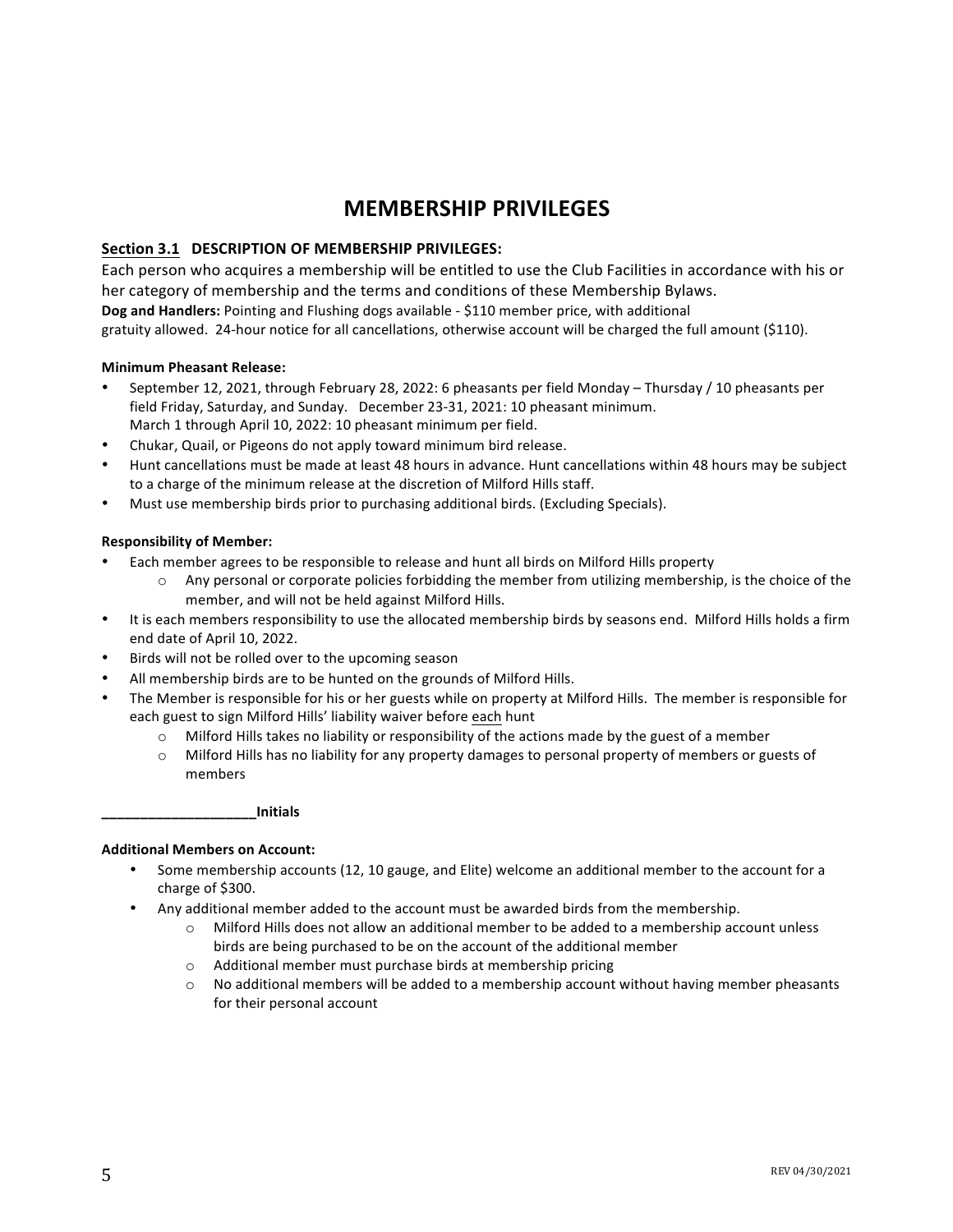### **MEMBERSHIP INFORMATION**

#### **Section 4.1 CLUB GUEST PRIVILEGES:**

Members may have guests use Club Facilities in accordance with their category of membership and the Rules and Regulations of the Club. The Club may limit the number of guests and the number of times a particular guest may use the Club's facilities during each membership year. Each Member is responsible for any unpaid charges by his or her guests. In the event a Member would like to send a guest to Milford Hills without being in attendance, a \$100.00 Sponsored Guest Field Fee will be incurred by the hosting Member, and can be paid either by the Member or by his or her guest.

#### Section 4.2 DOG TRAINING

Dog training is available throughout the hunt season in the training field. Otherwise, the minimum pheasant release will apply. Dog training available in all fields throughout the summer months by appointment. Birds for dog training are available by request. We cannot make any guarantees to have birds on premise. Please call the Club to schedule summer training. The cost for summer training birds may vary.

#### Section 4.2.1 INJURY TO DOGS

Milford Hills will be held harmless to any dog injuries caused by hunting or being on the grounds of Milford Hills. Member and guests assume all risks of having his/her own dog to hunt on property. The Club is not liable for any injury sustained by hunting dog while in a hunting field, roadway, parking lot or anywhere on the grounds of Milford Hills. Member will be held accountable for any damages to another dog due to reckless driving or not being responsible on the grounds or hunt fields of Milford Hills.

#### **Section 4.3 DUES, FEES AND CHARGES:**

- The Club will determine the amount of dues, fees and charges to be payable by Members each year. Dues shall be payable at any point during the year, until the close of the hunt season. Membership dues will not be prorated for the year, as the membership retains the full bird count when purchased. Published pricing includes a 3% discount for cash or check payments.
- Memberships must be paid in full before April 30, 2021, to receive 5% saving on membership fees.
- **No birds will be allocated until membership fees are paid in full, and bylaws completed.**
- Memberships can only be refundable, before September 12, 2021. A 15% surcharge will be applied to refund any membership before September 12. After September 13, memberships are non-refundable.
- Invoices can be created for expense purposes. Milford Hills will only write invoices for birds or hunts. The Club will not falsely write invoices to hide birds or hunts.

#### Section 4.3.1 **INITIATION FEE, LEAVE OF ABSENCE:**

- Any new member to join The Club is subject to a \$500 non-refundable initiation fee.
- All current members who have an active membership for the 2020-2021 membership season are exempt from any initiation fee charges.
- Any current member who keeps an active membership status will never incur the initiation fee charge.
	- $\circ$  Must rejoin by December 1<sup>st</sup>, 2021 for each season, otherwise membership classified as inactive
- Any former member who currently does not hold a membership account will be responsible to pay initiation fee to rejoin The Club.
- Any new member or inactive member that is added to a shared membership is subject to the full \$500 non-refundable initiation fee.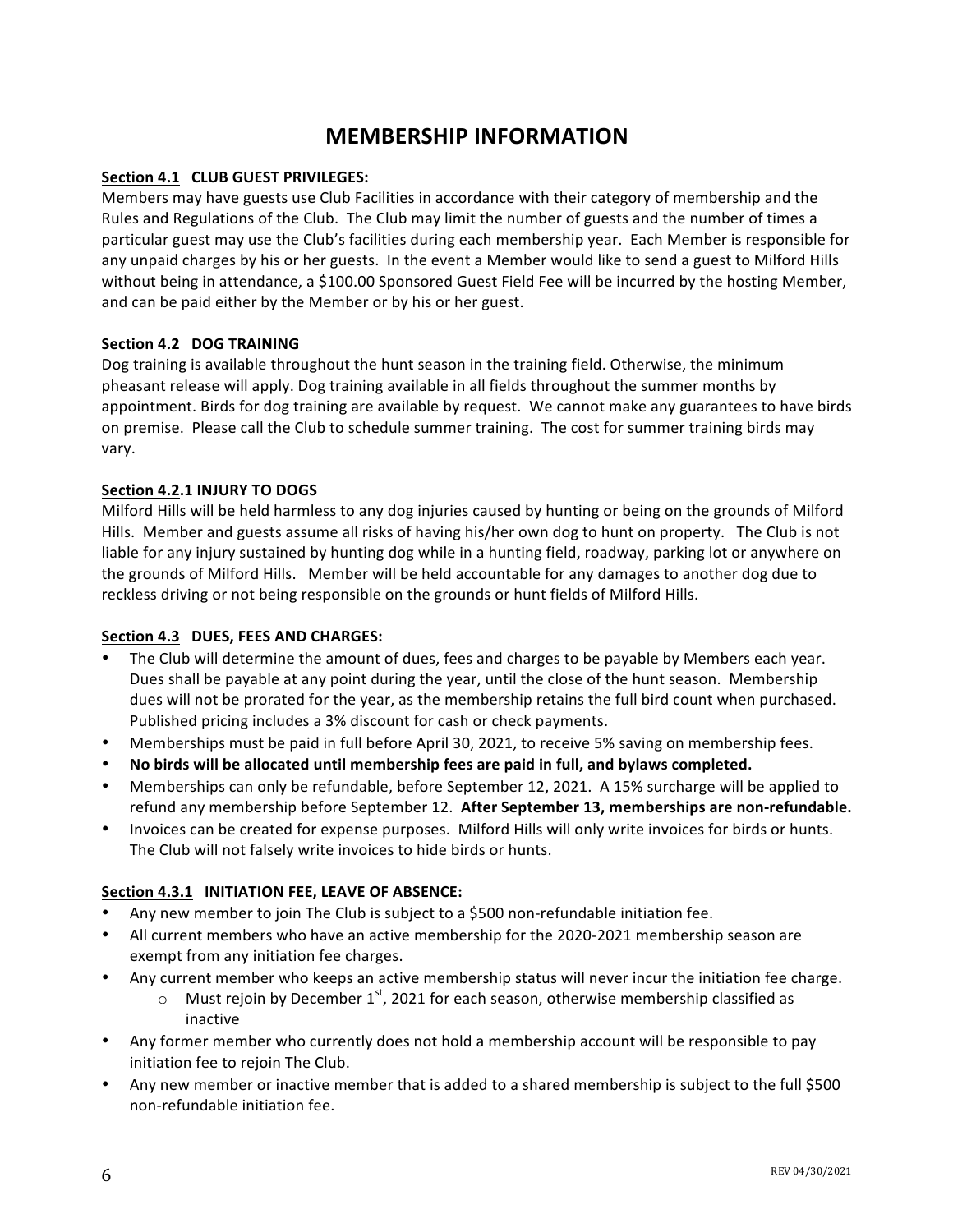#### LEAVE OF ABSENCE:

- In the case of medical, or relocation circumstances, you may submit a written request for a leave of absence.
- If approved, a leave of absence is for a 12-month period from the time of approval.
- You must notify Milford Hills in writing prior to the anniversary of your leave, whether you wish to reinstate your membership.
- No birds will be transferred to upcoming seasons due to an approved leave of absence.
- After the seasons membership concludes, you are welcome to re-sign for your membership.
- If you do not rejoin after the leave of absence, any future membership would be subject to an initiation fee charge.
- No leave of absence will be approved after July  $1^{st}$ , 2021 without a current membership paid in full for the 2021-2022 season.

#### Section 4.4 **BIRD CLEANING:**

All harvested birds will be cleaned complimentarily by Milford Hills. Please allow our cleaning team some time following your hunt to get your birds cleaned. The standard cleaned bird will include the breast on the bone, thighs and legs.

\*A \$2.50/bird charge will be incurred if you wish to have your birds breasted and fileted. A fee may be associated to any requests that differ from our standard bird cleaning.

#### Section 4.4.1 BOOKING HUNTS:

All members will have access to our online scheduling system to book your hunts. The following shows how far in advance a member can schedule a hunt.

20 Gauge- 6 weeks. 16 Gauge- 8 weeks. 12 Gauge- 10 weeks. 10 Gauge- 12 weeks. Elite- Throughout entire season.

The duration of the upland season at Milford Hills is seven months. Please be sure to book and hunt all membership birds by April 10, 2022. Milford Hills holds zero liability for any unused, unshot, or unreleased birds. It is the responsibility of each member to be sure to use all purchased pheasants by the sanctioned ending date.

#### **Section 4.4.2 EXTRA BIRDS:**

Member bird price for extra birds for September and October for each gauge of membership: 20 Gauge - \$30 per bird 16 Gauge - \$29 per bird 12 Gauge  $-$  \$28 per bird 10 Gauge - \$27 per bird Elite - \$26 per bird **Please note:** Bird prices increase by \$1 for all Membership Gauge every month through April.

#### **Section 4.4.3 COMPLIMENTARY MATCHED BIRDS:**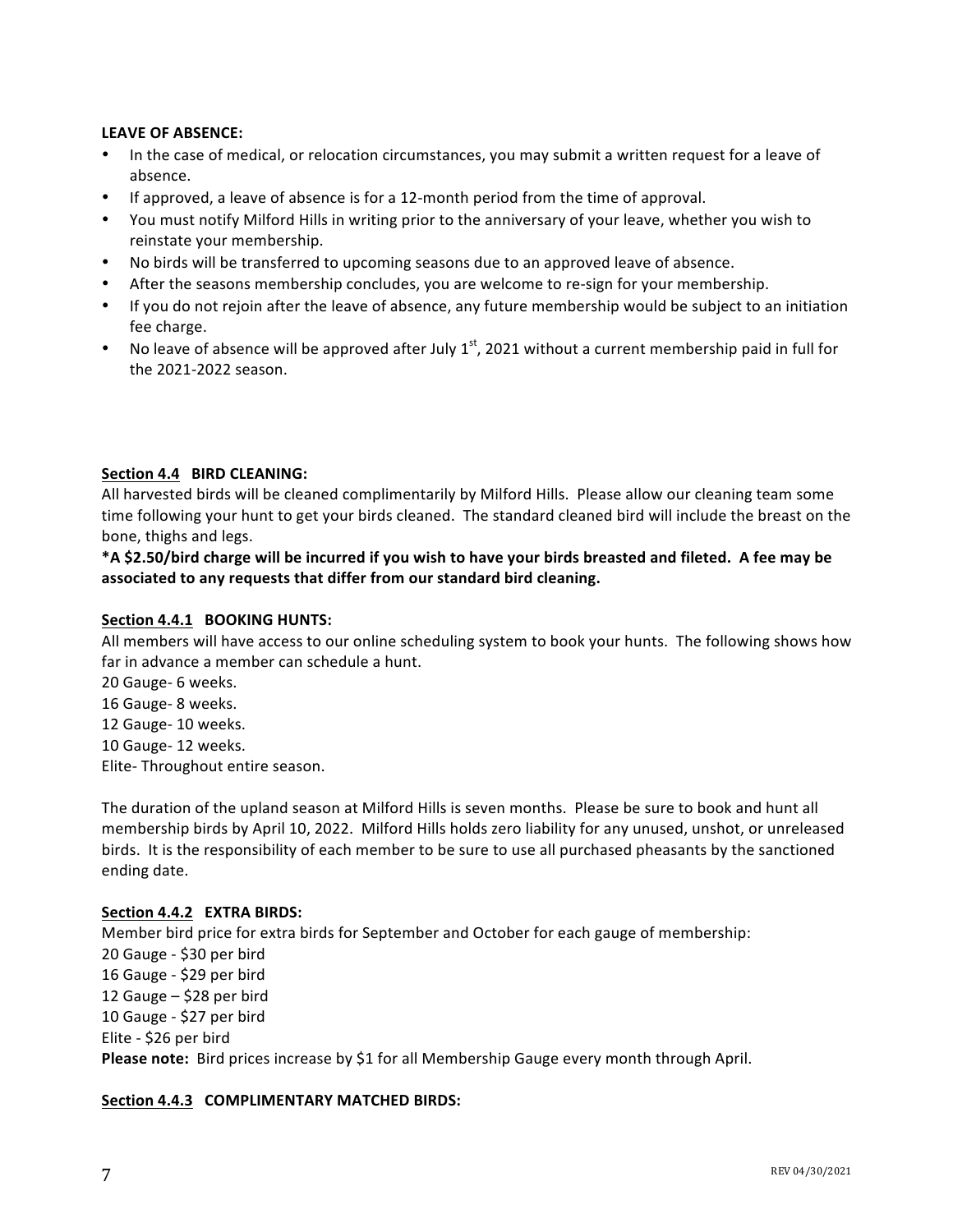Membership dues that are paid in full prior to March 31, 2021, will receive complimentary matched birds according to the chart below.

- Membership groups are fully responsible for the allocation of their complimentary matched birds amongst the group of members.
- Milford Hills holds no liability on the allocation and splitting of complimentary matched birds between members.
- Complimentary matched birds are only valid from September 12, 2021, through October 31, 2021.
- Complimentary matched birds will not carry over into your bird inventory after October 31, 2021.
- Milford Hills will match up to 6 chukar per complimentary matched hunt.
	- $\circ$  The Club will match Chukars dependent on the members pheasant release.
	- $\circ$  No Chukars will be rolled over in the case less than the maximum of 6 chukar are released per hunt.
- No Exceptions

#### **Breakdown of awarded matched hunts:**

| 20 Gauge | No Matched Hunt |  |  |  |
|----------|-----------------|--|--|--|
| 16 Gauge | 2 Hunts         |  |  |  |
| 12 Gauge | 3 Hunts         |  |  |  |
| 10 Gauge | 4 Hunts         |  |  |  |
| Elite    | 5 Hunts         |  |  |  |

#### Section 4.5 **HUNT SESSIONS:**

#### **September 12th through October 31st**

Monday through Friday:  $8:00$  am  $- 12:00$  pm and  $12:30$  pm  $- 4:30$  pm. Saturday: 8 am Sunday:  $7:00$  am  $- 10:00$  am,  $10:15$  am  $- 1:15$  pm and  $1:30$  pm  $- 4:30$  pm.

#### **November 1st through January 31st**

Sunday through Friday:  $8:00$  am  $- 12:00$  pm and  $12:30$  pm  $- 4:30$  pm. Saturday:  $7:00$  am  $- 10:00$  am,  $10:15$  am  $- 1:15$  pm and  $1:30$  pm  $- 4:30$  pm. \*Hunt sessions subject to change during the week of Thanksgiving and Christmas

#### **February 1st through February 28th**

Sunday through Thursday:  $8:00$  am  $- 12:00$  pm and  $12:30$  pm  $- 4:30$  pm. Friday and Saturday:  $7:00$  am  $- 10:00$  am,  $10:15$  am  $- 1:15$  pm and  $1:30$  pm  $- 4:30$  pm.

#### **March 1st through April 10th**

Sunday through Saturday:  $7:00$  am  $- 10:00$  am,  $10:15$  am  $- 1:15$  pm and  $1:30$  pm  $- 4:30$  pm. 10 pheasant minimum per field.

#### **Holiday Hunt Hours**

November 26, 2021: 7:00 am – 10:00 am, 10:15 am – 1:15 pm and 1:30 pm – 4:30 pm. December 24, 2021: 8:00 am - 12:00 pm ONLY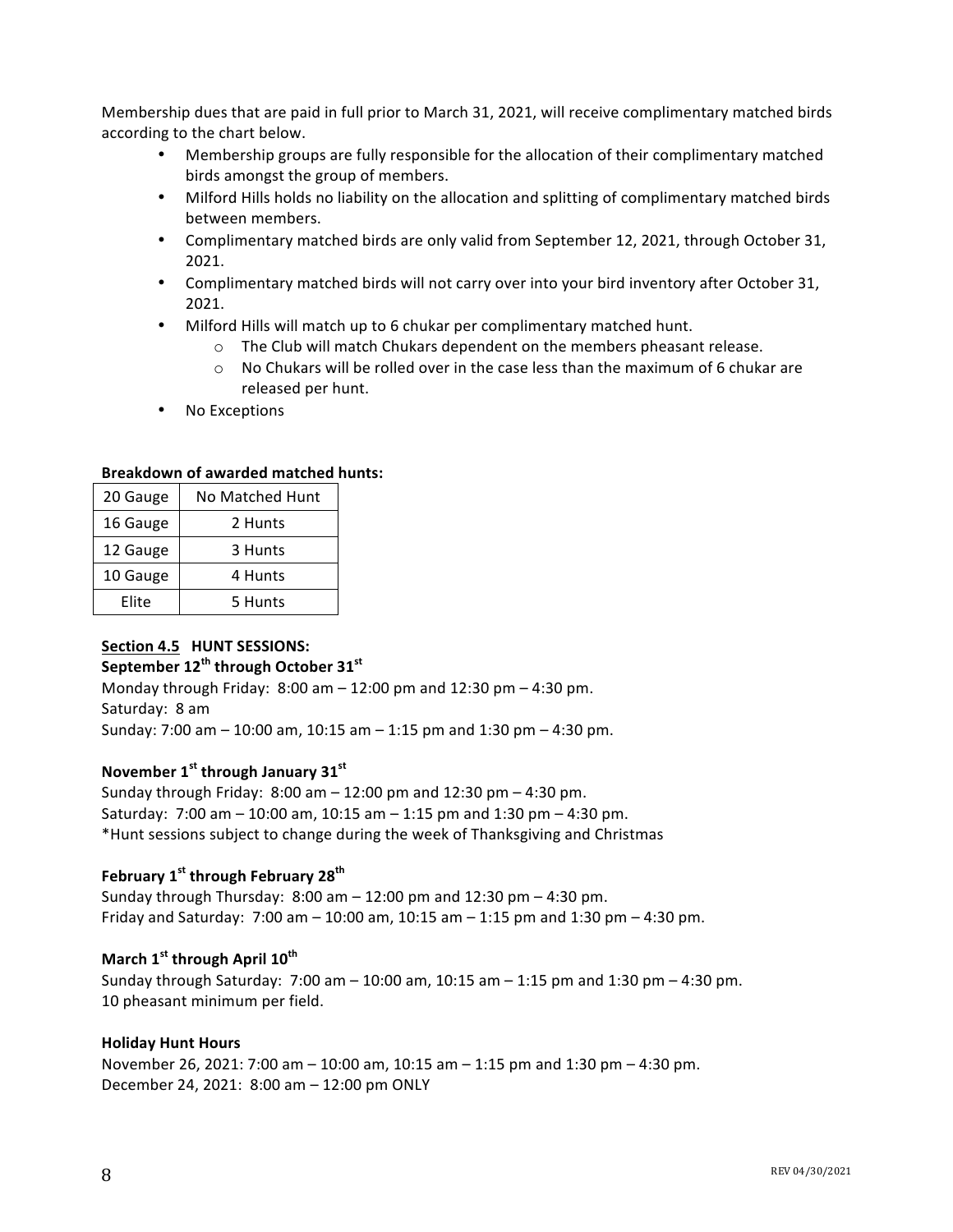#### **Section 4.6 NO ASSESSMENTS AGAINST MEMBERS:**

Members will only pay membership dues, fees and other charges established by the Club. Members are not subject to any liability, or capital or operating assessments that would be incurred by the Club. Milford Hills will pay any operating deficits incurred in the operation of the Club and will retain all operating revenues resulting from the operation of the Club.

#### Section 4.7 MEMBERSHIP YEAR OF THE CLUB:

The Club's Membership year constitute the twelve-month period commencing May 1, 2021 – April 30, 2022. The Club does not prorate memberships based off the time of year in which you join. The membership includes the fixed number of pheasants to be hunted during the 2021-2022 hunt season in which the dates have been outlined throughout the document.

#### Section 4.8 PENALTIES FOR LATE PAYMENT:

Members authorize all charges incurred on their account with the Club. These charges are to be paid within 30 days of the billing date. Any bill that remains unpaid for more than thirty days after the billing date will be charged 15% interest, compounded monthly, and will immediately be charged to the Member's credit card on file.

The member charge account at Milford Hills is a privilege. If bill remains unpaid, and Milford Hills has to make multiple attempts to collect, said member will have house charge account privileges revoked.

Member is responsible for any legal or collection agency fees in the case any balance is unpaid after 30 days. The Club will not be responsible for these charges. Any collection or legal fees will be in addition to the total bill due by the member. Member will also be responsible for any administrative labor at rate of \$100 per hour.

Upon approval for membership, Members certify that all credit card information on file is valid. Members are required to maintain a valid credit card on file with the Club at all times. If valid credit card is not kept with Milford Hills, The Club has the right to freeze the use of the member house account. Members also agree that any disputes relating to charges at the Club will be brought to the attention of the Club promptly. 

#### Section 4.9 ACKNOWLEDGMENT OF MEMBERSHIP RIGHTS:

Membership at Milford Hills permits the Member to use Club Facilities in accordance with these Membership Bylaws and the Rules and Regulations, as they may be amended at any time. Membership is not an investment in the Club, its facilities or the company; nor does it give any vested or prescriptive rights, or easement to use the Club Facilities. Membership at the Club does not provide a Member with equity or ownership interest or any other property interest in the Club. A Member only acquires a revocable license to use the Club Facilities.

#### Section 4.9.1 MILFORD HILLS RESERVES THE FOLLOWING RIGHTS:

• The ability to terminate or modify Membership Bylaws and Club Rules and Regulations.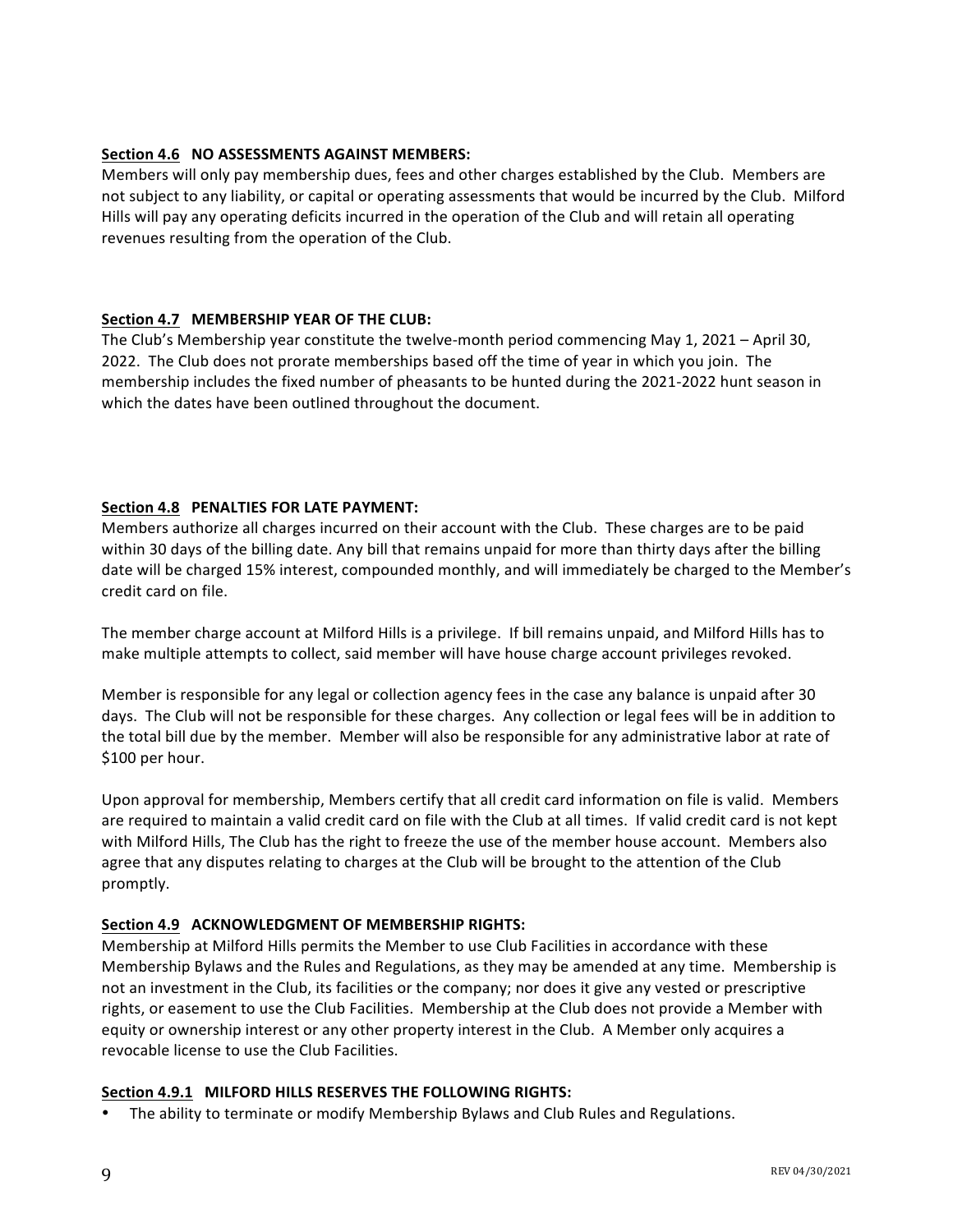- These bylaws are for the 2021-2022 season and will expire on April 30, 2022.
	- $\circ$  Expect to see updated bylaws for any upcoming seasons.
- The right to reserve memberships.
- The Ability to discontinue operation of any or all of the Club Facilities, or to sell, lease or otherwise dispose of the Club Facilities in any manner.
- The right to issue, modify, or terminate any type or category of membership, to convert the club into a membership-owned club, and to make any other changes in the terms and conditions of membership or in the Club Facilities available for the use by Members.
- Milford Hills reserves the right to suspend or terminate membership for any act of misconduct deemed unsafe, or found to be prejudicial which deems to be against the best interest of the Club, operator, or staff.
- The right to conclude the season without payout, or bird rollover. This could be due to any type of bird virus, human virus or pandemic, state or federal mandated closures.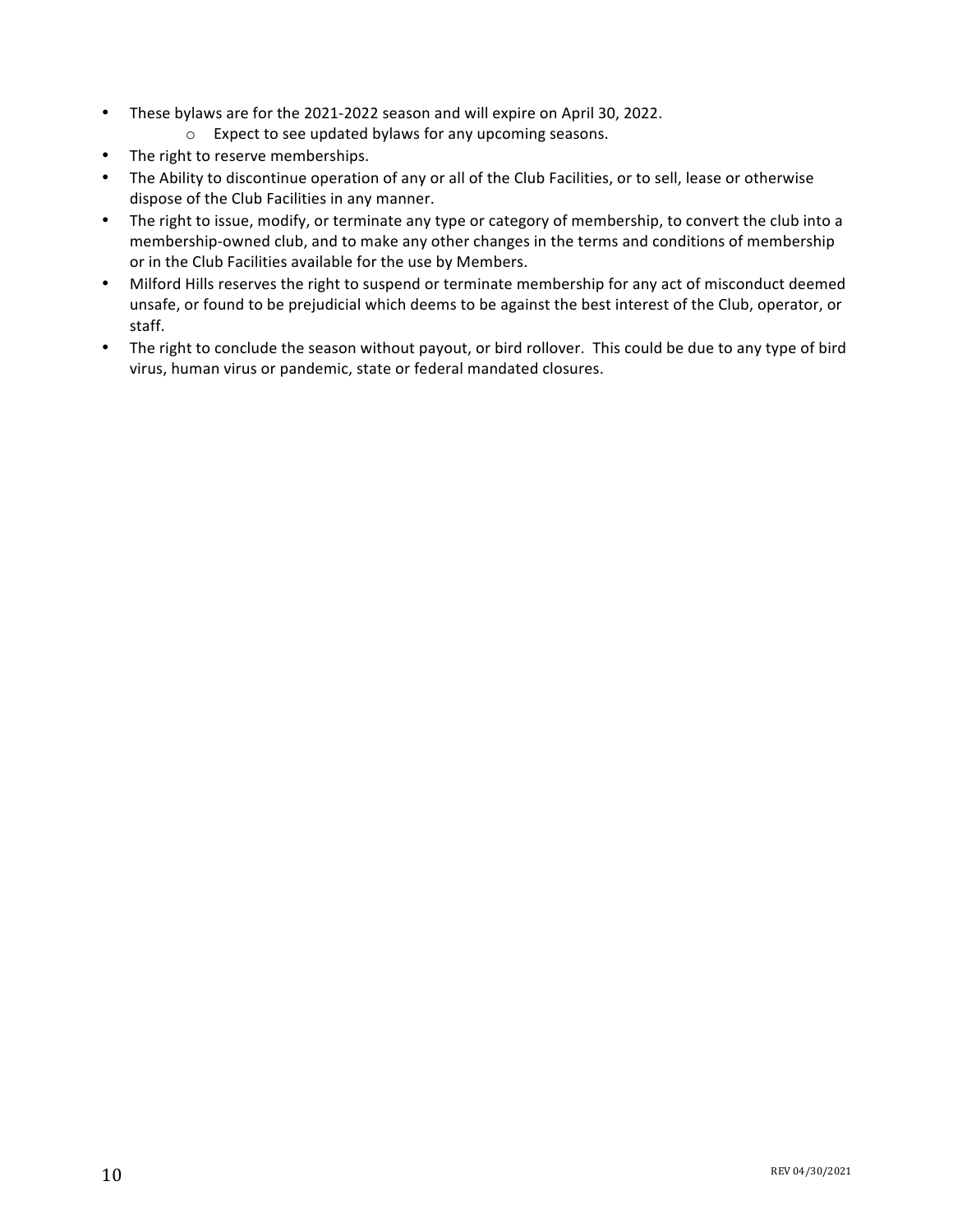| MEMBERSHIP TIERS                                                                                                | 20<br>GAUGE                          | 16<br>GAUGE                          | 12<br>GAUGE                                                        | 10<br>GAUGE                                                        | <b>ELITE</b>                                                        |
|-----------------------------------------------------------------------------------------------------------------|--------------------------------------|--------------------------------------|--------------------------------------------------------------------|--------------------------------------------------------------------|---------------------------------------------------------------------|
| <b>MILFORD HILLS</b>                                                                                            | 35 Birds<br>\$1890+tax<br>Individual | 50 Birds<br>\$2310+tax<br>Individual | 100 Birds<br>\$4515+tax<br>2 Members<br>Additional<br>Member \$300 | 200 Birds<br>\$8190+tax<br>3 Members<br>Additional<br>Member \$300 | 400 Birds<br>\$16275+tax<br>4 Members<br>Additional<br>Member \$250 |
| Complimentary Matched Birds Available for<br>Applications Paid in Full by March 31                              |                                      | ✓                                    | ✓                                                                  | ✓                                                                  | ✓                                                                   |
| <b>Bird Cleaning Included</b>                                                                                   | ✓                                    | √                                    | ✓                                                                  | ✓                                                                  | ✓                                                                   |
| In Field Bird Pickup Included                                                                                   | ✓                                    | ✓                                    | ✓                                                                  | ✓                                                                  | ✓                                                                   |
| Annual Individual Range Pass Membership<br>for members on account (\$200 value per member)                      | ✓                                    | ✓                                    | ✓                                                                  | ✓                                                                  | ✓                                                                   |
| Upgrade Membership at Any Time                                                                                  | ✓                                    | √                                    | √                                                                  | √                                                                  | ✓                                                                   |
| Member House Charge Account                                                                                     | ✓                                    | ✓                                    | ✓                                                                  | √                                                                  | ✓                                                                   |
| Online Scheduling System Profile                                                                                | ✓                                    | ✓                                    | ✓                                                                  | ✓                                                                  | ✓                                                                   |
| Member Only Monthly Bird Specials                                                                               | ✓                                    | ✓                                    | ✓                                                                  | ✓                                                                  | √                                                                   |
| Member Only Club Events                                                                                         | $\checkmark$                         | ✓                                    | $\checkmark$                                                       | $\checkmark$                                                       | ✓                                                                   |
| No Guest Fees                                                                                                   | ✓                                    | √                                    | ✓                                                                  | ✓                                                                  | ✓                                                                   |
| Use of Member Dog Wash Room                                                                                     | ✓                                    | ✓                                    | ✓                                                                  | ✓                                                                  | ✓                                                                   |
| Year-Round Access to Dog Training Areas                                                                         | ✓                                    | ✓                                    | ✓                                                                  | √                                                                  | J                                                                   |
| Dog Training Birds Available Year-Round                                                                         | ✓                                    | √                                    | ✓                                                                  | ✓                                                                  | ✓                                                                   |
| Member Locker Room/Showers                                                                                      | ✓                                    | √                                    | ✓                                                                  | ✓                                                                  | ✓                                                                   |
| 50% Off Facility Fees During Business Hours                                                                     | ✓                                    | ✓                                    | ✓                                                                  | ✓                                                                  | ✓                                                                   |
| for Meetings/Events (up to \$125 value per use)<br>50% Off Fees Outside Business Hours                          |                                      |                                      |                                                                    |                                                                    |                                                                     |
| for Meetings/Events (up to \$125 value per use)                                                                 | ✓                                    | ✓                                    | ✓                                                                  | ✓                                                                  | ✓                                                                   |
| 50% Off Daily Locker Rental (\$5 value per use)                                                                 |                                      |                                      | ✓                                                                  | ✓                                                                  | ✓                                                                   |
| Multiple Members Allowable on Membership                                                                        |                                      |                                      | √                                                                  | √                                                                  | ✓                                                                   |
| Basic Gun Cleaning Included (\$30 value per use)                                                                |                                      |                                      | ✓                                                                  | ✓                                                                  | ✓                                                                   |
| 50% Off Private Facility Fees Waived for Wedding Events<br>(up to \$625 value per use)                          |                                      |                                      | ✓                                                                  | ✓                                                                  | J                                                                   |
| Private Facility Fees Waived for Wedding Events<br>(up to $$1500$ value)                                        |                                      |                                      |                                                                    | ✓                                                                  | ✓                                                                   |
| 10% off North Lodge Bookings (up to \$40 value)                                                                 |                                      |                                      |                                                                    | ✓                                                                  | ✓                                                                   |
| 20% off North Lodge Bookings (up to \$80 value)                                                                 |                                      |                                      |                                                                    | √                                                                  | ✓                                                                   |
| 50% Off Annual Locker Rental with Name Plate (\$200 value)                                                      |                                      |                                      |                                                                    |                                                                    | ✓                                                                   |
| 50% Off Monthly Member Gun Storage (\$10)<br>value)                                                             |                                      |                                      |                                                                    |                                                                    | ✓                                                                   |
| 4 Free Gun Rentals per Season (\$140 value)                                                                     |                                      |                                      |                                                                    |                                                                    | ✓                                                                   |
| 8 Sponsored Hunts per Season: Member May Schedule Sponsored<br>Hunts for Guests for Which They Are Not Present* |                                      |                                      |                                                                    |                                                                    | ✓                                                                   |

\*Sponsored hunts allow members to schedule hunts for guests/clients and not be present for said hunt. The birds from the sponsored hunt may be deducted from the membership birds. Memberships that do not allow sponsored hunts require that the member be present in the group for each hunt scheduled using their membership or incur \$100 sponsor fee.